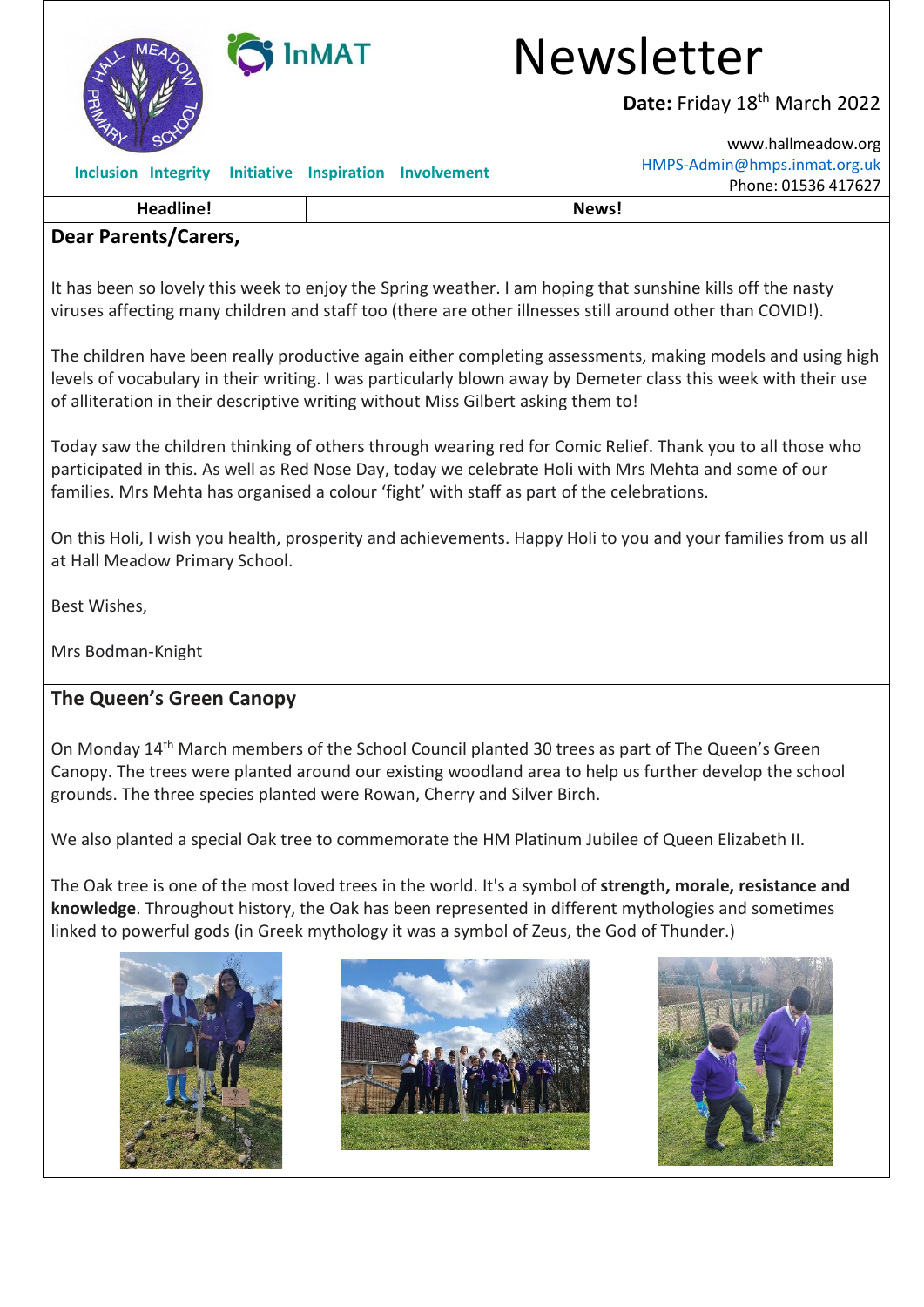|                                                                                                               | <b>Yogurt Pots Request</b>                                                                                                                                                                                      |  |
|---------------------------------------------------------------------------------------------------------------|-----------------------------------------------------------------------------------------------------------------------------------------------------------------------------------------------------------------|--|
|                                                                                                               | To further develop our grounds with colour whilst showing our thoughts<br>for those suffering in Ukraine, we would like each child to plant a<br>sunflower (the national flower of Ukraine).                    |  |
|                                                                                                               | We have seeds and compost but each child needs a yogurt pot to enable<br>the seed to germinate. Could you please send some pots in next week.<br>Class teachers will tell you when they have 1 for every child. |  |
|                                                                                                               | We also need watering cans for the trees and sunflowers so if you have a<br>spare one in your sheds/garages please do send them in.                                                                             |  |
|                                                                                                               | Thank you!                                                                                                                                                                                                      |  |
| <b>Parent Consultations</b>                                                                                   |                                                                                                                                                                                                                 |  |
| Parent Consultation slips have gone home with children tonight. Please check them for you allotted time slot. |                                                                                                                                                                                                                 |  |
| <b>Vomiting / Diarrhoea</b>                                                                                   |                                                                                                                                                                                                                 |  |

We have had a few cases of vomiting and diarrhoea throughout the School. Please can we remind Parents/Carers that children must not attend school for 48 hours from the last time they vomited or had diarrhoea, as per our Statutory Trust Health and Safety Policy. Thank you.

### **School Uniform**

A gentle reminder that long hair needs to be tied up. At Hall Meadow, we class long hair as shoulder length. This needs to be a full ponytail not half up/half down. Hair accessories need to be kept to a minimum and should be in line with the school colour (purple) or plain black or brown.

Nail polish should also be removed for school.

|     | <b>Cash Payments to School</b>                                                                                                                                                   |
|-----|----------------------------------------------------------------------------------------------------------------------------------------------------------------------------------|
|     | Whilst the majority of payments are now made via ParentMail, there are a<br>few occasions where you may need to pay by cash or cheque, such as for a<br>PACT event.              |
|     | Could we please ask that these payments are placed in a sealed envelope.<br>This will ensure loose coins and notes do not go missing when collected<br>from the class red boxes. |
|     | Thank you.                                                                                                                                                                       |
| RED | Thank you to everyone who joined us in wearing mufti for Red Nose Day.<br>We raised an amazing £157.50!                                                                          |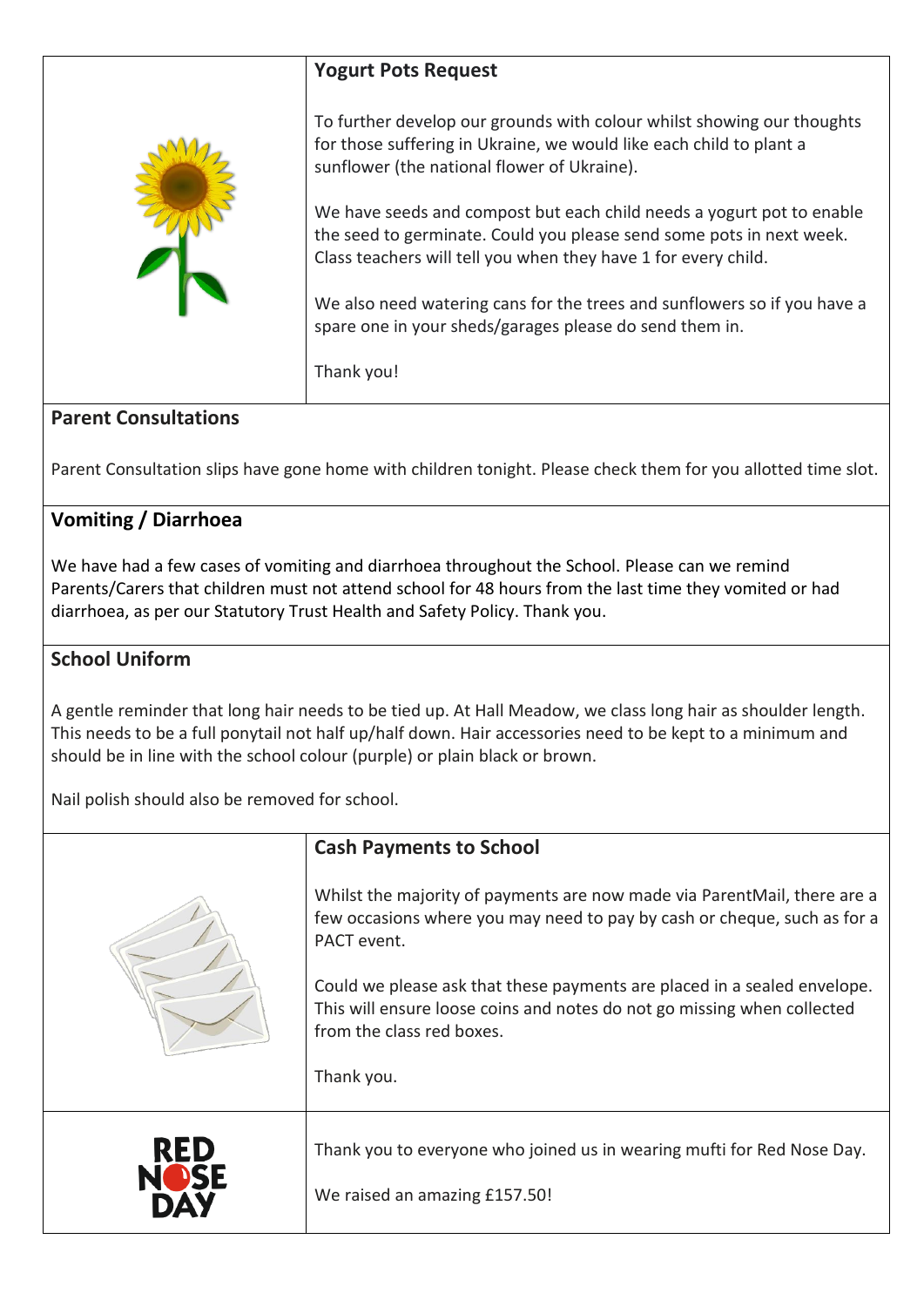#### **PACT - UPCOMING EVENTS AND INFORMATION**

#### **Queen's Jubilee Commemorative Gifts**

Thank you for the orders we have already received. Could we please ask that all remaining orders are in by Wednesday 30<sup>th</sup> March.



#### **Easter Egg Raffle**

PACT have arranged an Easter egg Raffle, tickets will be £1 each. We will start selling them on the playground w/c 28<sup>th</sup> March. The draw will take place on the last day of term.

#### **Spring Disco**

Our Spring Disco will be held on Thursday 31<sup>st</sup> March. Letters have gone home with children this afternoon.

#### **School Lottery**

Our first draw takes place on Saturday 2<sup>nd</sup> April. There's still time to enter at: [https://www.yourschoollottery.co.uk/lottery/school/hall-meadow](https://www.yourschoollottery.co.uk/lottery/school/hall-meadow-primary-school)[primary-school](https://www.yourschoollottery.co.uk/lottery/school/hall-meadow-primary-school) Good luck!

## **This Week's Stars are:**



**Iris** - Kyra **Demeter** - Alexander **Apollo** - Ayesha **Poseidon** - Sienna **Athena** - Matthew **Ares** - Millie **Zeus** - Dylan



**Whole school** - @primary\_hall **Iris** - @HMIris2 **Demeter** - @DemeterHm **Apollo** - @HmApollo **Poseidon** - @HmPoseidon **Athena** - @HMAthena6 **Ares** - @HMAres2 **Zeus** - @hm\_zeus

# **Tweet of the week!**

@HMAres2 - Mar 15<br>k, Ares had an incredible day as Anglo-Saxons. We got to<br>ittional clothing, play some Anglo-Saxon board games, w<br>ound some grains and even handle armour and weapons!